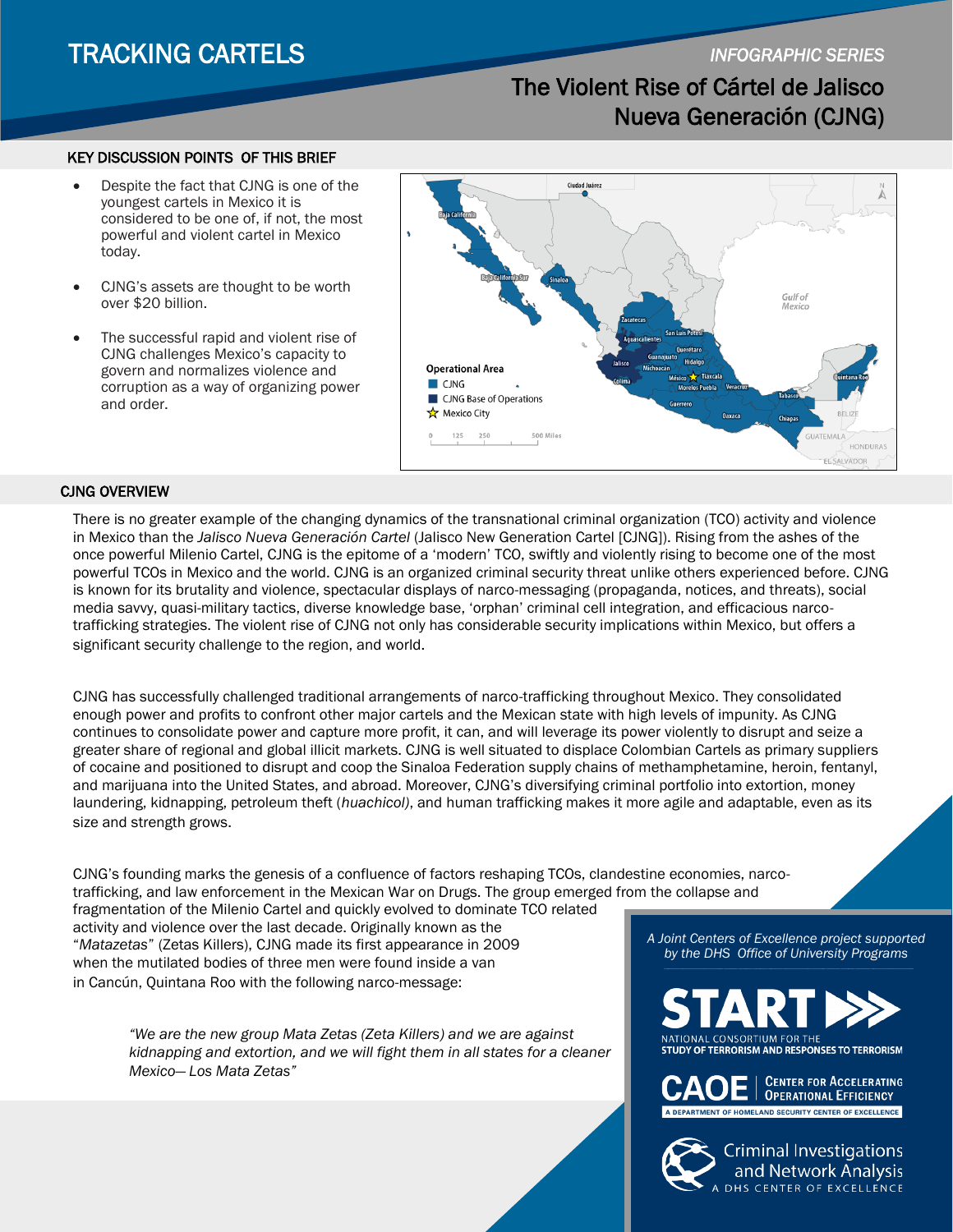CJNG, as CJNG, debuted in September 2011 employing a narco-message that displayed the bodies of 35 alleged members of Los Zetas in Boca del Río, Veracruz—the Veracruz Massacre—announcing their arrival and intent to "cleanse the state" and restore law and order. This tactic repeated itself in varied scales of violence and death in states across Mexico, from Jalisco to Colima and Guanajuato to Michoacán. Effectively, CJNG declared war on all other major cartels in Mexico including the Sinaloa Federation, considered to be their most significant power rival in 2014, and successfully carved out a new space for its unique criminal operational strategy. CJNG is operationally present in 23 of Mexico's 32 states (although has allies in all 32 states) and continues to be led by founder Nemesio Oseguera Cervantes, alias "El Mencho". El Mencho is the DEA's most wanted fugitive; they offer their largest reward ever (\$10 million) for information leading to his arrest.

There is no greater evidence of the adaptability, agility, and resilience of CJNG than its rapid geographical spread throughout Mexico. The geographic expansion of CJNG follows a specific spatial logic to ensure maximum profitability. CJNG has captured the key ports of Veracruz, Mazanillo, and Lázaro Cardenas in the Gulf and Pacific that allows them to assert control of and consolidate key components (e.g. precursor chemicals) of global illicit goods supply chains.

CJNG continues to battle the Sinaloa Federation for control over Ciudad Juarez and Tijuana, two key smuggling points of entry into the U.S. and their trafficking routes through Baja California, Sonora, Sinaloa, and Chihuahua. It has battled and largely defeated Los Zetas and Gulf Cartel factions in central Mexico where large swaths of production territory and key trafficking routes intersect in Jalisco, Guanajuato, and Michoacán. They have even expanded to the southwest edges of Quintana Roo and Chiapas, states that were once free from cartel presence but are now seminal territories in narcotic flows from the rest of Latin America. As CJNG's geographical expansion develops its strength and power simultaneously grows.

CJNG's successful criminal operational strategy depends upon a range of novel collaborative tactics, exercises of violence, and diversification of criminal activity. CJNG has adopted and adapted a range of raw materials, manpower, criminal organizational strategy expertise from past networks to fuse various past cartels' strengths. While CJNG continues to contend with competing major cartels like the Sinaloa Federation and its own fragmentation (e.g. Nueva Plaza Cartel), it continues to be one of the greatest security threats in the current organized crime landscape today. Overall, it is indisputable that CJNG has become one of the most prolific and violent TCOs in the world.

## RESEARCH TEAM

*Project Lead*: Marcus A. Boyd (Overall PI, START)

*Team:* Samuel Henkin (Co-PI, START) Jingrui He (PI, CAOE) Ross Maciejewski (Co-PI, CAOE) Arie Croitoru (PI, CINA) Andrew Crooks (Co-PI, CINA)

*Author: Samuel Henkin Map by:* Amanda Lopez

henkinsd@umd.edu

www.start.umd.edu/trackingcartels

## *About the Centers of Excellence Network*

*The [COE network](https://www.dhs.gov/science-and-technology/centers-excellence) is an extended consortium of hundreds of universities conducting groundbreaking research to address homeland security challenges. Sponsored by the [Office](https://www.dhs.gov/st-oup) [of University Programs,](https://www.dhs.gov/st-oup) the COEs work closely with the homeland security community to develop customer-driven, innovative tools and technologies to solve real-world challenges.*